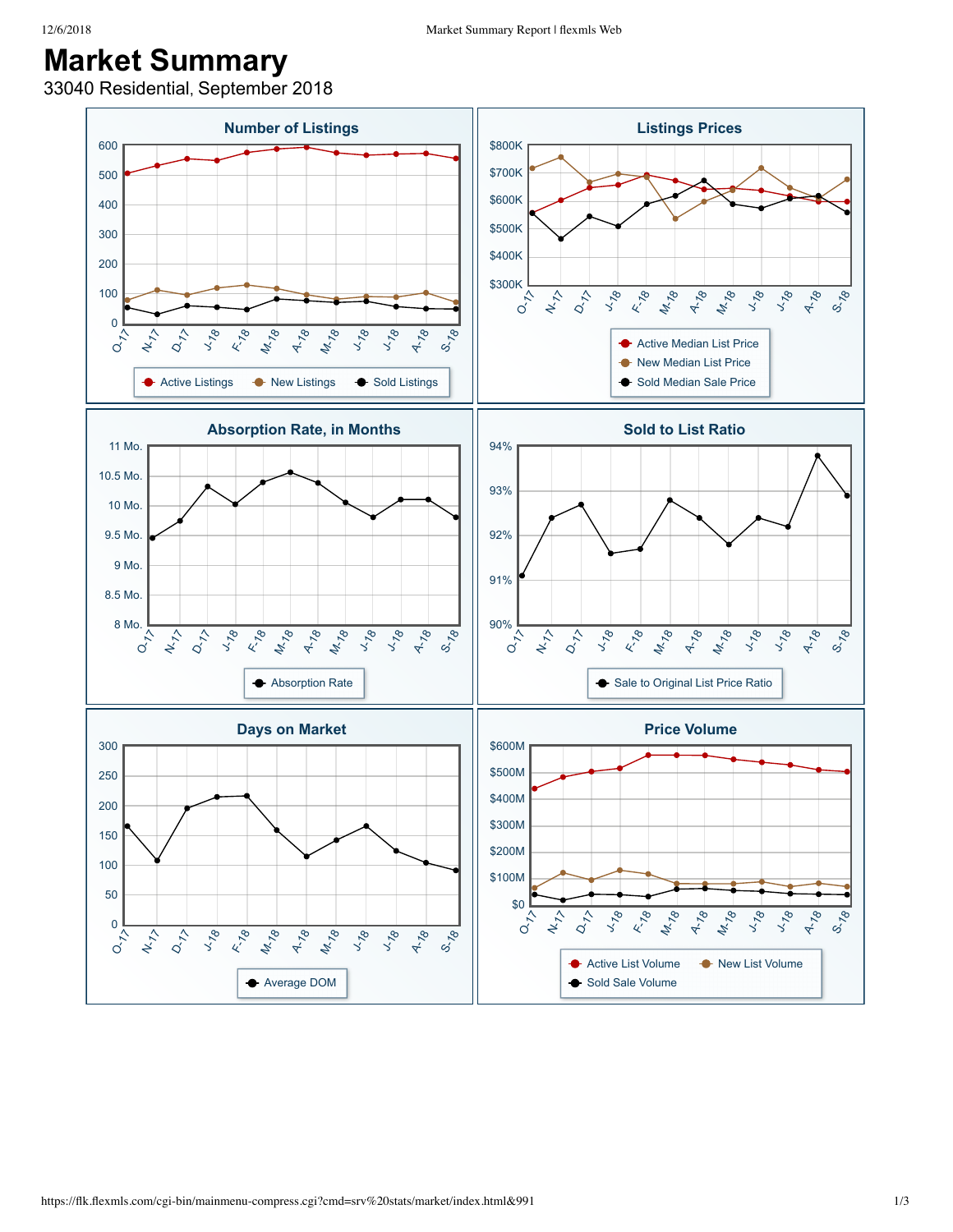| <b>Summary Statistics</b> |           |           |         |                 |                 |           |
|---------------------------|-----------|-----------|---------|-----------------|-----------------|-----------|
|                           | Sep-18    | Sep-17    | $%$ Chq | <b>2018 YTD</b> | <b>2017 YTD</b> | % Chg $ $ |
| Absorption Rate           | 9.81      | 9.95      | $-1.41$ | 10.14           | 11.42           | $-11.21$  |
| Average List Price        | \$907.437 | \$842.034 | 7.77    | \$902.806       | \$818,900       | 10.25     |
| Median List Price         | \$599,000 | \$549.000 | 9.11    | \$649.900       | \$590,000       | 10.15     |
| Average Sale Price        | \$805.478 | \$428.224 | 88.10   | \$754.850       | \$728.018       | 3.69      |
| Median Sale Price         | \$560,000 | \$450,000 | 24.44   | \$592,500       | \$570,000       | 3.95      |
| Average DOM               | 91        | 209       | -56.46  | 147             | 144             | 2.08      |
| Median DOM                | 65        | 146       | -55.48  | 62              | 77              | $-19.48$  |

| <b>Sold Listings</b> |                                          |                         |          |                |                |          | <b>Pending Listings</b> |                                          |                |          |                |                |          |
|----------------------|------------------------------------------|-------------------------|----------|----------------|----------------|----------|-------------------------|------------------------------------------|----------------|----------|----------------|----------------|----------|
|                      | <b>This Month</b><br><b>Year to Date</b> |                         |          |                |                |          |                         | <b>This Month</b><br><b>Year to Date</b> |                |          |                |                |          |
|                      | 2018                                     | 2017                    | % Chg    | 2018           | 2017           | % Chg    |                         | 2018                                     | 2017           | % Chg    | 2018           | 2017           | % Chg    |
| 0-99,999             | $\overline{\mathbf{c}}$                  | 4                       | $-50.0$  | 32             | 24             | 33.3     | 0-99,999                | $\overline{\mathbf{c}}$                  | 3              | $-33.3$  | 32             | 27             | 18.5     |
| 100,000-149,999      | $\mathbf 0$                              | $\mathbf 0$             | 0.0      | $\overline{4}$ | 5              | $-20.0$  | 100,000-149,999         | $\mathbf 0$                              | $\mathbf 0$    | 0.0      | $\overline{2}$ | 3              | $-33.3$  |
| 150,000-199,999      | 3                                        | $\Omega$                | N/A      | 16             | 3              | 433.3    | 150,000-199,999         | 2                                        | $\mathbf 0$    | N/A      | 13             | 3              | 333.3    |
| 200,000-249,999      | 0                                        | $\mathbf{1}$            | $-100.0$ | 10             | 14             | $-28.6$  | 200,000-249,999         | 1                                        | 0              | N/A      | 10             | 10             | 0.0      |
| 250,000-299,999      | 3                                        | 1                       | 200.0    | 18             | 12             | 50.0     | 250,000-299,999         | 3                                        | 3              | 0.0      | 18             | 17             | 5.9      |
| 300,000-349,999      | 1                                        | $\mathbf{1}$            | 0.0      | 21             | 25             | $-16.0$  | 300,000-349,999         | 4                                        | $\mathbf 0$    | N/A      | 18             | 18             | 0.0      |
| 350,000-399,999      | $\overline{\mathbf{4}}$                  | $\overline{2}$          | 100.0    | 47             | 47             | 0.0      | 350,000-399,999         | 6                                        | $\overline{2}$ | 200.0    | 47             | 52             | $-9.6$   |
| 400,000-449,999      | 6                                        | $\overline{1}$          | 500.0    | 28             | 27             | 3.7      | 400,000-449,999         | 3                                        | $\overline{2}$ | 50.0     | 25             | 24             | 4.2      |
| 450,000-499,999      | $\overline{2}$                           | 4                       | $-50.0$  | 45             | 48             | $-6.2$   | 450,000-499,999         | 1                                        | 5              | $-80.0$  | 40             | 47             | $-14.9$  |
| 500,000-549,999      | 3                                        | 0                       | N/A      | 31             | 42             | $-26.2$  | 500,000-549,999         | 1                                        | $\overline{2}$ | $-50.0$  | 25             | 36             | $-30.6$  |
| 550,000-599,999      | 2                                        | $\mathbf{1}$            | 100.0    | 33             | 30             | 10.0     | 550,000-599,999         | 3                                        | $\mathbf{1}$   | 200.0    | 35             | 38             | $-7.9$   |
| 600,000-649,999      | $\overline{2}$                           | 0                       | N/A      | 27             | 34             | $-20.6$  | 600,000-649,999         | 3                                        | 0              | N/A      | 27             | 24             | 12.5     |
| 650,000-699,999      | $\overline{\mathbf{4}}$                  | $\overline{\mathbf{4}}$ | 0.0      | 25             | 17             | 47.1     | 650,000-699,999         | 3                                        | $\mathbf{1}$   | 200.0    | 32             | 23             | 39.1     |
| 700,000-749,999      | 1                                        | $\mathbf 0$             | N/A      | 18             | 22             | $-18.2$  | 700,000-749,999         | 1                                        | $\overline{2}$ | $-50.0$  | 6              | 22             | $-72.7$  |
| 750,000-799,999      | 1                                        | $\mathbf 0$             | N/A      | 18             | 14             | 28.6     | 750,000-799,999         | 1                                        | $\mathbf 0$    | N/A      | 25             | 13             | 92.3     |
| 800,000-849,999      | 1                                        | $\mathbf{1}$            | 0.0      | 18             | 17             | 5.9      | 800,000-849,999         | 0                                        | $\mathbf 0$    | 0.0      | 11             | 15             | $-26.7$  |
| 850,000-899,999      | 0                                        | $\mathbf{1}$            | $-100.0$ | 20             | 12             | 66.7     | 850,000-899,999         | 2                                        | $\mathbf 0$    | N/A      | 27             | 13             | 107.7    |
| 900,000-949,999      | 1                                        | 0                       | N/A      | 15             | 10             | 50.0     | 900,000-949,999         | 1                                        | 0              | N/A      | 11             | 5              | 120.0    |
| 950,000-999,999      | 1                                        | 0                       | N/A      | 12             | 14             | $-14.3$  | 950,000-999,999         | 0                                        | $\mathbf{1}$   | $-100.0$ | 19             | 12             | 58.3     |
| 1,000,000-1,099,999  | 0                                        | $\Omega$                | 0.0      | 12             | 9              | 33.3     | 1,000,000-1,099,999     | 0                                        | $\mathbf 0$    | 0.0      | 6              | 11             | $-45.5$  |
| 1,100,000-1,199,999  | 1                                        | $\Omega$                | N/A      | 20             | 13             | 53.8     | 1,100,000-1,199,999     | 1                                        | $\Omega$       | N/A      | 16             | 9              | 77.8     |
| 1,200,000-1,299,999  | $\mathbf{1}$                             | 0                       | N/A      | 13             | 21             | $-38.1$  | 1,200,000-1,299,999     | 1                                        | $\mathbf 0$    | N/A      | 19             | 19             | 0.0      |
| 1,300,000-1,399,999  | $\overline{2}$                           | 0                       | N/A      | 12             | 7              | 71.4     | 1,300,000-1,399,999     | 2                                        | 0              | N/A      | 11             | 13             | $-15.4$  |
| 1,400,000-1,499,999  | 0                                        | $\mathbf 0$             | 0.0      | 7              | 5              | 40.0     | 1,400,000-1,499,999     | 2                                        | 0              | N/A      | 9              | 6              | 50.0     |
| 1,500,000-1,599,999  | $\mathbf{1}$                             | $\Omega$                | N/A      | 12             | 4              | 200.0    | 1,500,000-1,599,999     | $\mathbf{1}$                             | $\Omega$       | N/A      | 12             | 5              | 140.0    |
| 1,600,000-1,699,999  | 1                                        | $\Omega$                | N/A      | 5              | 11             | $-54.5$  | 1,600,000-1,699,999     | 1                                        | $\Omega$       | N/A      | 11             | 11             | 0.0      |
| 1,700,000-1,799,999  | $\overline{2}$                           | $\mathbf 0$             | N/A      | 11             | 4              | 175.0    | 1,700,000-1,799,999     | 0                                        | 0              | 0.0      | 12             | 6              | 100.0    |
| 1,800,000-1,899,999  | $\mathbf 0$                              | $\mathbf 0$             | 0.0      | 8              | $\overline{2}$ | 300.0    | 1,800,000-1,899,999     | 0                                        | 0              | 0.0      | 3              | 8              | $-62.5$  |
| 1,900,000-1,999,999  | $\mathbf 0$                              | $\mathbf 0$             | 0.0      | 5              | 1              | 400.0    | 1,900,000-1,999,999     | 0                                        | $\mathbf 0$    | 0.0      | 5              | 4              | 25.0     |
| 2,000,000-2,249,999  | $\overline{2}$                           | $\mathbf 0$             | N/A      | 9              | 6              | 50.0     | 2,000,000-2,249,999     | 0                                        | $\mathbf 0$    | 0.0      | $\overline{7}$ | $\overline{c}$ | 250.0    |
| 2,250,000-2,499,999  | 0                                        | $\Omega$                | 0.0      | 4              | $\overline{2}$ | 100.0    | 2,250,000-2,499,999     | 2                                        | $\Omega$       | N/A      | 8              | 6              | 33.3     |
| 2,500,000-2,749,999  | 1                                        | $\Omega$                | N/A      | $\overline{c}$ | 3              | $-33.3$  | 2,500,000-2,749,999     | 0                                        | 0              | 0.0      | 2              | 2              | 0.0      |
| 2,750,000-2,999,999  | $\mathbf 0$                              | $\mathbf 0$             | 0.0      | 1              | $\overline{2}$ | $-50.0$  | 2,750,000-2,999,999     | 0                                        | $\mathbf 0$    | 0.0      | 1              | 4              | $-75.0$  |
| 3,000,000-3,249,999  | 0                                        | $\mathbf 0$             | 0.0      | $\overline{2}$ | 0              | N/A      | 3,000,000-3,249,999     | 0                                        | $\mathbf 0$    | 0.0      | 0              | 1              | $-100.0$ |
| 3,250,000-3,499,999  | 1                                        | $\mathbf 0$             | N/A      | 1              | 1              | 0.0      | 3,250,000-3,499,999     | 0                                        | 0              | 0.0      | 2              | 0              | N/A      |
| 3,500,000-3,749,999  | 0                                        | 0                       | 0.0      | 0              | $\mathbf{1}$   | $-100.0$ | 3,500,000-3,749,999     | 1                                        | 0              | N/A      | 2              | 0              | N/A      |
| 3,750,000-3,999,999  | 0                                        | $\Omega$                | 0.0      | 0              | $\mathbf{1}$   | $-100.0$ | 3,750,000-3,999,999     | 0                                        | 0              | 0.0      | 0              | $\mathbf{1}$   | $-100.0$ |
| 4,000,000-4,249,999  | 0                                        | $\Omega$                | 0.0      | 0              | 0              | 0.0      | 4,000,000-4,249,999     | 0                                        | $\mathbf 0$    | 0.0      | 0              | 0              | 0.0      |
| 4,250,000-4,499,999  | $\mathbf 0$                              | $\mathbf 0$             | 0.0      | 0              | 0              | 0.0      | 4,250,000-4,499,999     | 0                                        | $\mathbf 0$    | 0.0      | 0              | 1              | $-100.0$ |
| 4,500,000-4,749,999  | $\mathbf 0$                              | $\mathbf 0$             | 0.0      | 0              | 1              | $-100.0$ | 4,500,000-4,749,999     | 0                                        | 0              | 0.0      | 0              | 0              | 0.0      |
| 4,750,000-4,999,999  | 0                                        | 0                       | 0.0      | 0              | 0              | 0.0      | 4,750,000-4,999,999     | 0                                        | 0              | 0.0      | 0              | 0              | 0.0      |
| $5,000,000+$         | 0                                        | $\mathbf 0$             | 0.0      | $\overline{c}$ | $\overline{c}$ | 0.0      | 5,000,000+              | 0                                        | $\mathbf 0$    | 0.0      | $\overline{c}$ | 1              | 100.0    |
| Totals               | 49                                       | 21                      | 133.3    | 564            | 513            | 9.9      | <b>Totals</b>           | 48                                       | 22             | 118.2    | 551            | 512            | 7.6      |
|                      |                                          |                         |          |                |                |          |                         |                                          |                |          |                |                |          |